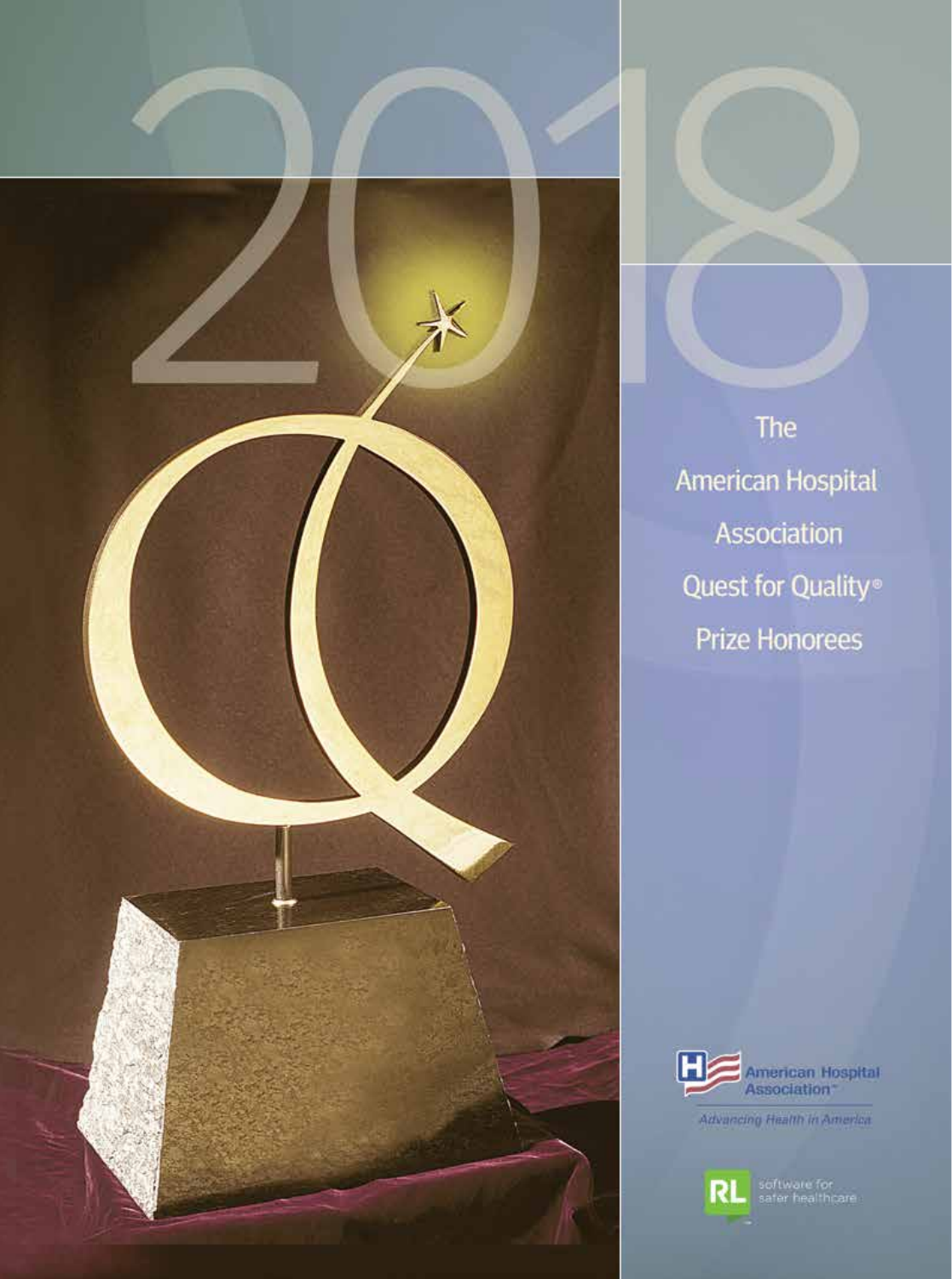## It the Prize



**The American Hospital Association Quest for Quality Prize is presented annually to honor health care leadership and innovation in achieving quality health care** 

**and advancing health in communities. The 2018 award recognizes hospitals and health care systems that have been successful in aligning with the AHA Path Forward's commitments of access, quality, value, partnership, well-being, and coordination and provide models that can be replicated by other health care organizations.**

**The prize is generously supported by RL Solutions. This year, the winner received \$75,000, the finalists received \$12,500 and two additional hospitals were Citation of Merit honorees.** 

**All U.S. hospitals are eligible for the AHA Quest for Quality Prize. The prize is directed and staffed by AHA's Office of the Secretary. The awards were presented in July at the AHA Leadership Summit in San Diego. For more information about the Prize, please visit www.aha.org/about/awards/quest-for-quality.**



**Advancing Health in America** 

Thomas Burke, M.D. (chair) Former Professor Department of Gynecological Oncology and Reproductive Medicine University of Texas M.D. Anderson Cancer Center, Fredricksburg, Texas

Kenneth Alexander, MS, RRT Vice President, Member Services & Quality Improvement Louisiana Hospital Association, Baton Rouge, La.

Madeleine Biondolillo, M.D. Vice President of Quality and Safety Premier Inc., Charlotte, N.C.

Robert Dean, D.O., MBA Senior Vice President Performance Management, Vizient Inc., Holland, Mich.

Paul B. Hofmann, DrPH President Hofmann Healthcare Group, Moraga, Calif.

Beverley H. Johnson President and CEO Institute for Patient-and-Family Centered Care, Bethesda, Md.

Saranya Loehrer, M.D., MPH Head of North America Region Institute for Healthcare Improvement, Cambridge, Mass.

Sanjay Malaviya President and CEO RL Solutions Toronto, ON, Canada

Ken Sands, M.D. Chief Patient Safety Officer Hospital Corporation of America, Nashville, Tenn.

Mary Beth Navarra-Sirio, MBA, R.N. Principal<br>Sirio<sup>2</sup> Healthcare Innovations Pittsburgh, Pa.

Gary R. Yates, M.D. Partner, Press Ganey President, Healthcare Performance Improvement (HPI) Virginia Beach, Va.

Claire M. Zangerle, R.N. , MSN, MBA Chief Nurse Executive Allegheny Health Network, Pittsburgh, Pa.

Gail Lovinger Senior Vice President and Secretary

Dave Parlin Assistant Secretary

Nancy Foster Vice President Quality/Safety Policy

Jane Jeffries Senior Communications Specialist, Governance and Special Projects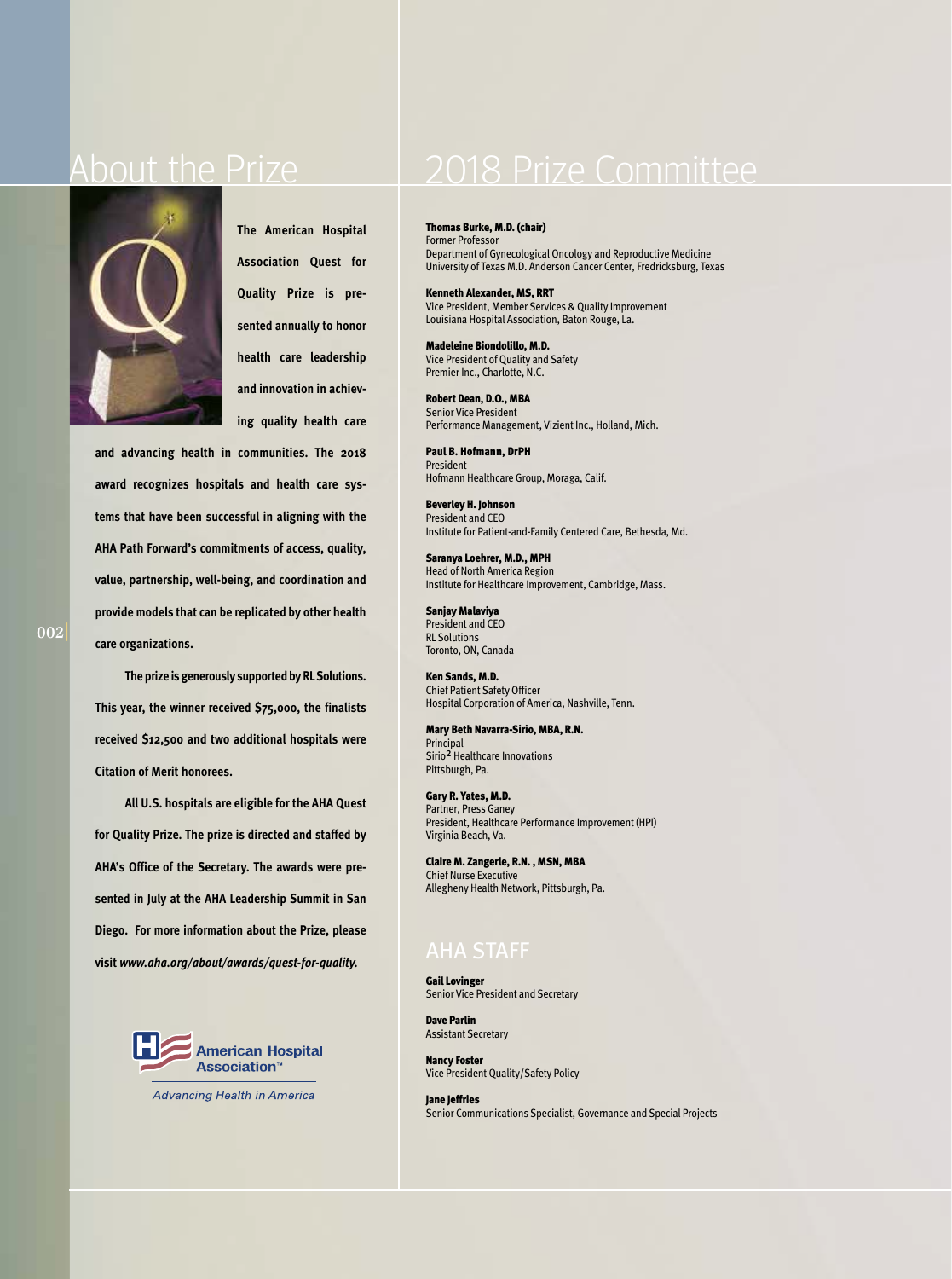# Inside

#### **Stories by Jan Greene**





#### WINNER

**Northwell Health** | New Hyde Park, N.Y. "Shark Tank" approach unleashes ideas for diverse community health needs

### FINALIST

**Anne Arundel Medical Center** | Annapolis, Md.

Leadership, data and patient stories fuel innovation

## FINALIST

**Aurora Health Care** | Milwaukee Community health is "Better Together"

|**003**



CITATION OF MERIT **Atrium Health** | Charlotte, N.C. Analytics and community health power success

CITATION OF MERIT **Park Nicollet Methodist Hospital** | St. Louis Park, Minn. Taking a hands-on approach to quality

American Hospital Association Quest for Quality Prize<sup>®</sup>



software for safer healthcare

The AHA Quest for Quality Prize is generously sponsored by RL, AHA's Champion Sponsor for Quality

**Senior Editor:** Suzanna Hoppszallern | **Proofreaders:** Susan Edge-Gumbel and Jan Nash | **Design:** Chuck Lazar | **Cover Photographer:** John Starkey. 2018 American Hospital Association Quest for Quality Prize® is published by Health Forum, an American Hospital Association company. The American Hospital Association and RL Solutions sponsor the Quest for Quality Prize program. ©2018 by Health Forum, 155 N. Wacker Drive, Suite 400, Chicago, IL 60606, all rights reserved. All materials in this publication are provided for informational purposes only and should not be construed as professional advice.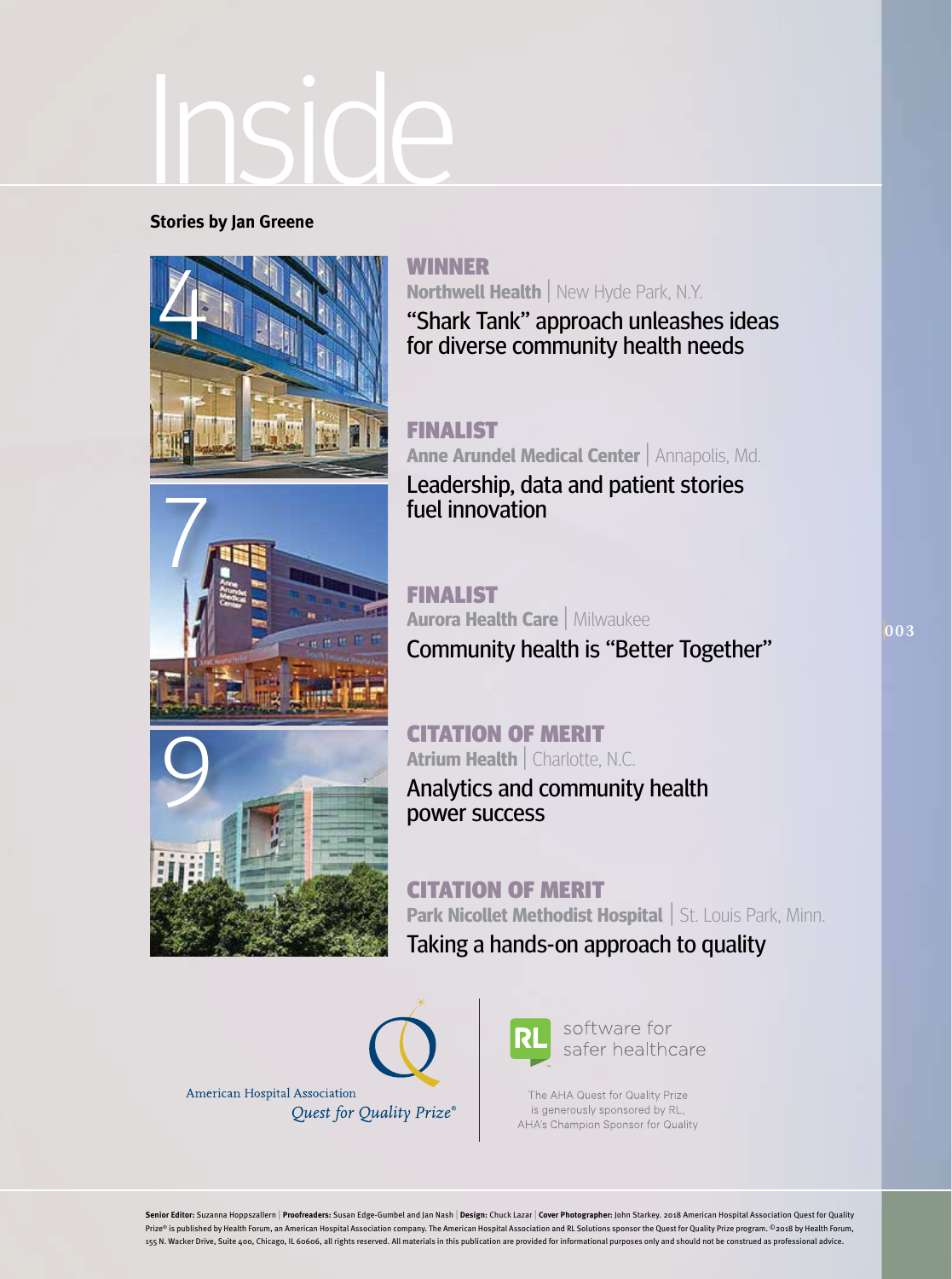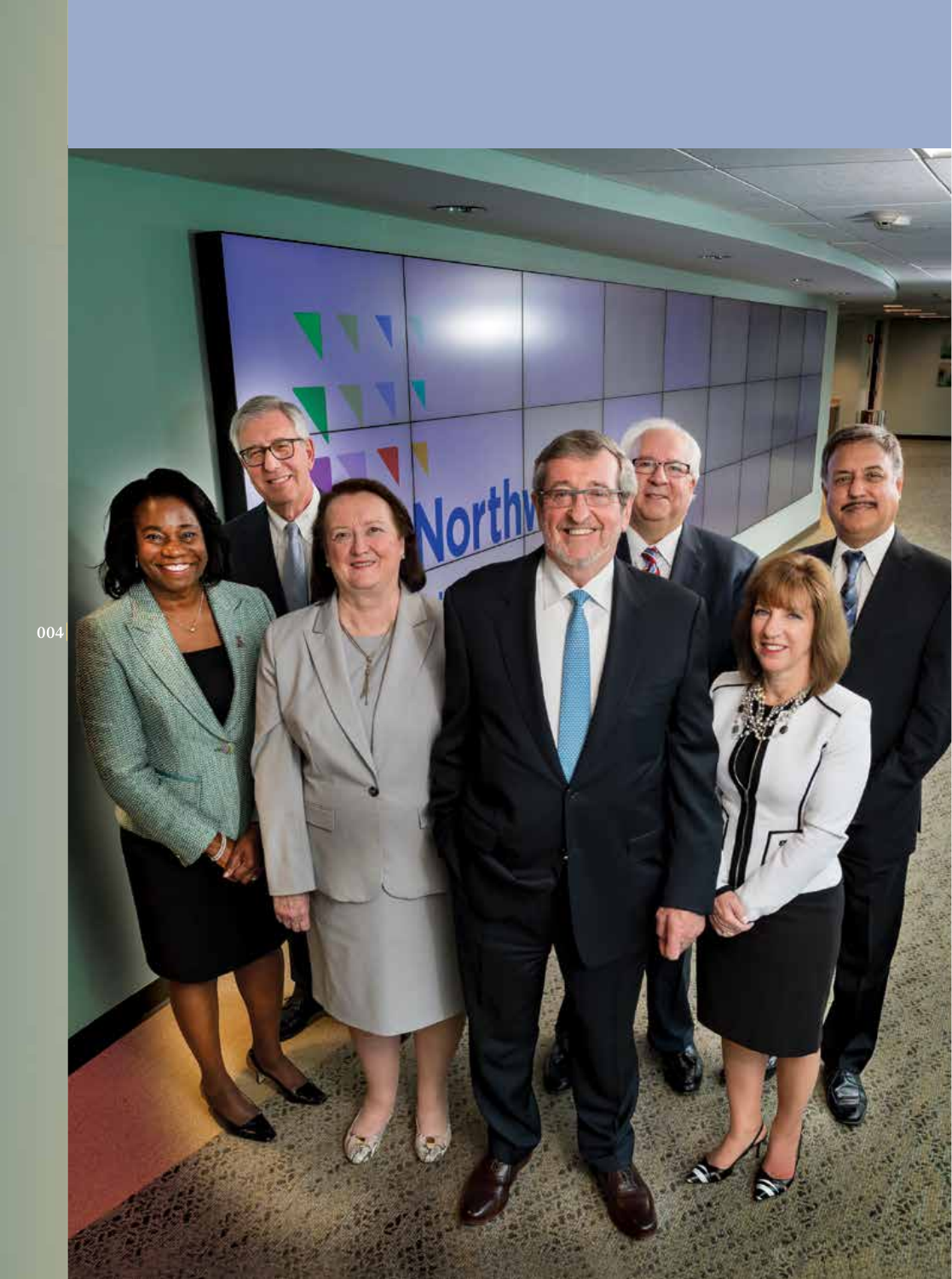WINNER **Northwell Health** | North Hyde Park, N.Y.



## "Shark tank" approach to ideas and funding for diverse community health needs

From its beginnings, Northwell Health set out to be comprehensive and inclusive. The system cares for an incredibly diverse patient population in New York City and the surrounding suburban communities of Long Island and We rom its beginnings, Northwell Health set out to be comprehensive and inclusive. The system cares for an incredibly diverse patient population in New York City and the surrounding suburban communities of Long Island and Westchester County, and strives to reflect its communities and respond to their health needs.

"From Day 1 the idea was to be a holistic organization with a passion to help the community at large and be very inclusive," says system CEO Michael Dowling, who joined Medical Center two years later and the eventual incarnation as Northwell in 2016. "The community is like a mosaic, and we want to deal with the issues of all the pieces of the mosaic."

Despite its size  $-23$  hospitals, 665 sites of care and 66,000 employees  $-$  Northwell manages to maintain a singular sense of purpose and an entrepreneurial culture that encourages staff members of all types to help solve the health and social challenges of its wide-ranging population. Dowling describes the culture as both optimistic and impatient about doing better. "We're innovative, team-oriented, passionate, we are resilient, we believe in persevering — we have a lot of grit," he says. His optimism and openness set a precedent that the rest of the leadership emulate, and that inspires the staff, his colleagues say.

Northwell maintains an expansive sense of responsibility for the health of the populations it serves. The system maintains partnerships with a wide array of public health, nonprofit, and government organizations aiming to work together to address social determinants of health. The results of this work include free clinics for homeless people and for undocumented residents.

Future projects include the development of a social risk score to quantify social vulnerability, food pharmacies located in each hospital, making patient instructions smart phone-friendly, and joining a democracy collaborative that uses Northwell's financial power to influence economic opportunity in challenged communities. "We shifted our lens from just treating the disease to starting to treat the patient and communities they come from," says Ram Raju, M.D., community health investment officer.

In communities with struggling hospitals, Northwell has stepped in and acquired them to ensure a continued local source of care or they have shared their clinical and management expertise with critical access safety-net hospitals to help them improve their operations.

#### THE NORTHWELL HEALTH EXECUTIVE TEAM: (From left) **Jennifer Mieres**, M.D.,

senior vice president, Center for Equity of Care; **Mark Jarrett**, M.D., senior vice president and chief quality officer; **Maureen White**, R.N., senior vice president and chief nursing executive; **Michael Dowling**, president and CEO; **Jeff Kraut**, executive vice president, strategy and analytics; **Karen Nelson**, R.N., vice president, clinical excellence and quality; and **Ram Raju**, M.D., senior vice president and community health investment officer

| **005**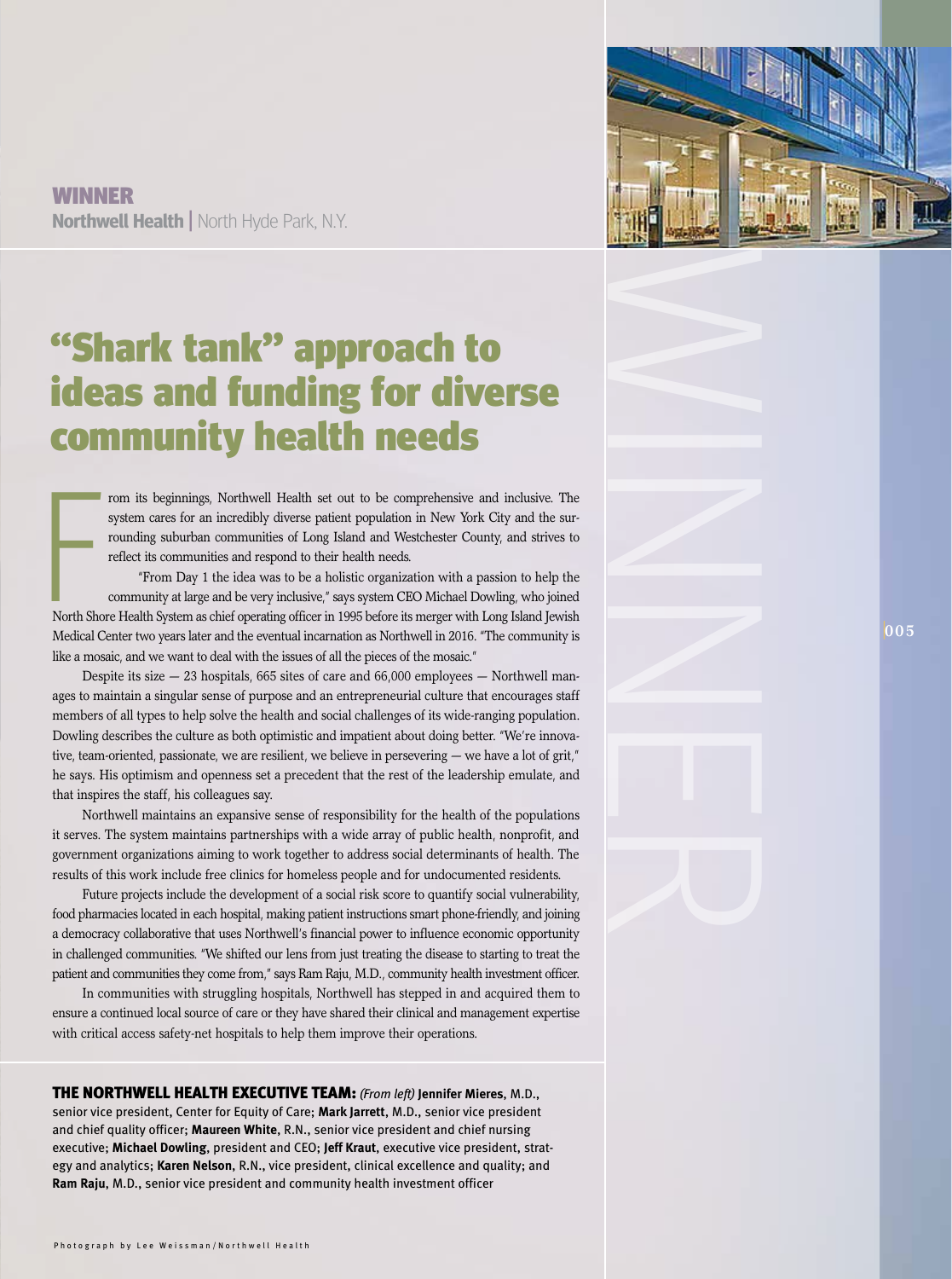**Quality** improvement is embedded in the organization and works in concert with community health initiatives.

Diversity and inclusion are themes both for staff recruitment and in Northwell's work with communities. Cardiologist Jennifer Mieres, M.D., was brought on as chief diversity and inclusion officer in 2010, charged with embarking on a comprehensive effort to understand and serve the many communities in Northwell's service area, where about 40 percent of the population served speaks a language other than English. An early initiative produced vital health documents in 19 different languages, and another trained more than 1,000 employees in unconscious bias and empowered them to share what they learned with colleagues.

Northwell launched employee resource groups (ERGs) focused on different subgroups of the population to help inform health care delivery decision-making. There are ERGs focused on African-Americans, Chinese, Latinos, Koreans, LGBTQ, military veterans, and others where the varying language and culture needs of the groups are discussed. Any employee can join any of the interest groups, no matter their own cultural background. "The meetings are always interesting," says Mieres. "They're very lively. They foster camaraderie and connection among our employees."

The system strategically integrates employees in all areas of improvement, encouraging innovation through a "shark tank" approach that provides funding for implementation and encourages staff members to come forward with inventions and ideas for funding. "It's been a great source of employee engagement," says Chief Operating Officer Mark Solazzo. "If you facilitate and get out of the way, they will lead from the ground up." Dowling says he would rather get ideas from within than hire an outside consultant: "We're sitting on a largess of creativity; you just have to unleash it."

Communication and feedback are liberally applied. A recent employee celebration drew abut 10,000 people. Every Monday, Dowling meets with about 150 new hires, sharing a pep talk about the organization they've just joined; he also hosts regular online chats with Northwell employees. The organization emphasizes multi-disciplinary meetings so that individual groups, whether they are administrators, physicians, nurses, or other staff rarely meet on their own but include others in the conversation. Patient and family councils have also become infused throughout the organization.

Quality improvement is embedded in the organization and works in concert with community health initiatives. For instance, Northwell's advanced illness management program includes house calls for homebound frail, elderly patients, collaborating with a clinical call center and a community paramedicine program with dedicated paramedics who go to the patient's home, ideally avoiding an emergency room visit. "It's an extension of our philosophy to do what's best for the patient," explains Karen Nelson, R.N., vice president of clinical excellence and quality.

In cooperation with nursing, Northwell's hospitals focused on reducing hospital-acquired infections, significantly reducing catheter-related and C. difficile infection rates. "Many of our hospitals go a year at a time without a single central line infection," says Mark Jarrett, M.D., chief quality officer. Another project cut sepsis mortality in half. "Improvement gets harder the better you do, but it means we have saved thousands of people who never would have left the hospital," he notes.

A robust analytics effort, paired with a culture of transparency, put Northwell (then North Shore-LIJ Health System) out front in sharing its quality metrics publicly, and it shares community health data with other organizations, even competitors. Data are also used internally; each nursing unit can see patient satisfaction data for every other unit. "Data is never used in a punitive way," explains Jeff Kraut, executive vice president for strategy and analytics. "It's used to make sure we can see where we can improve."

Dowling's relentless positivity — while acknowledging the inevitability of occasional failure and the big challenges facing any health care enterprise — helps fuel Northwell's engines. "You have to be sending that positive message to employees across the organization," he says. "Remember, we're in a business that does good things for people." **•**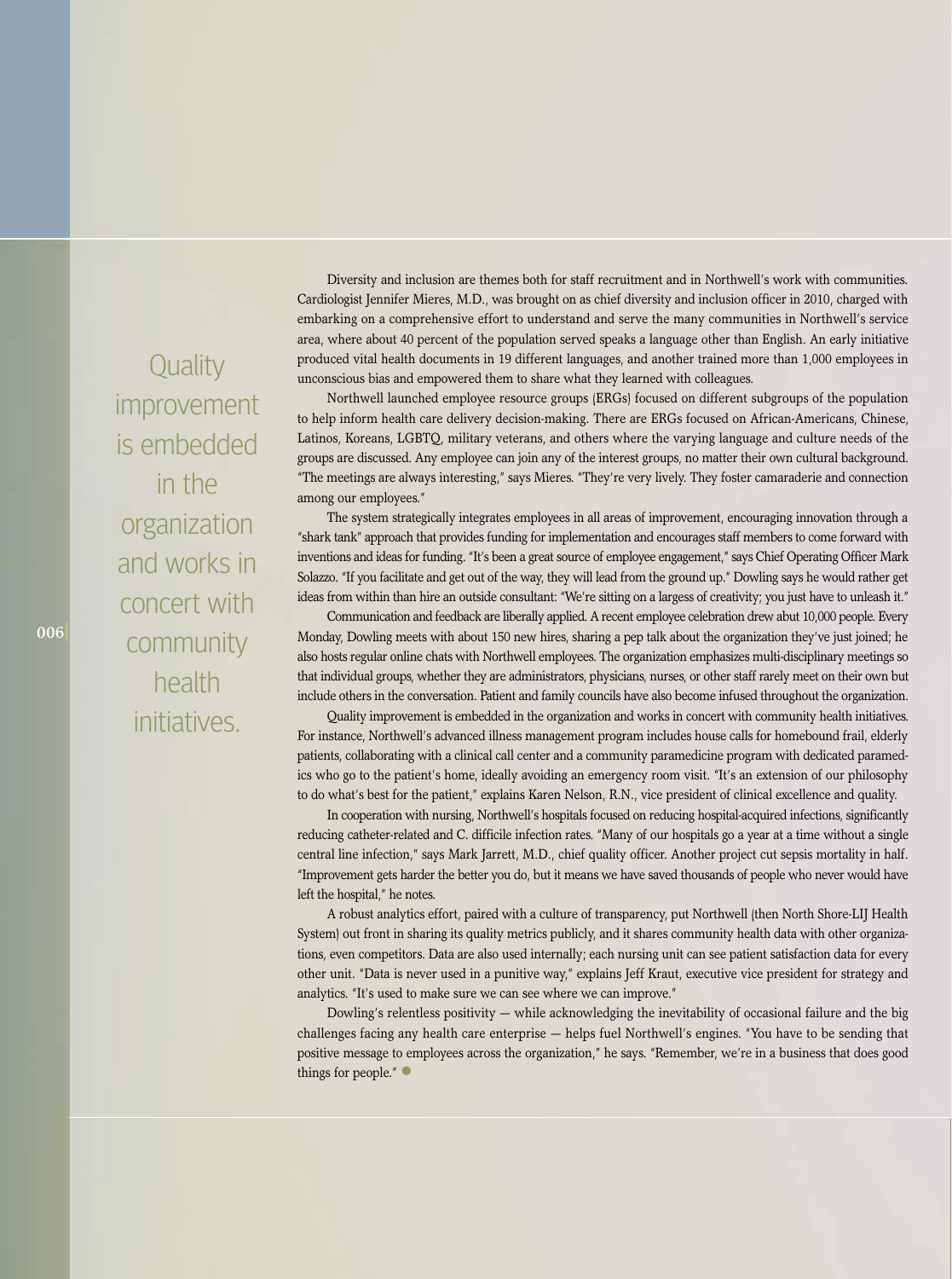FINALIST **Anne Arundel Medical Center** | Annapolis, Md.



## Leadership, data and patient stories fuel innovation

me Arundel Medical Center's commitment to quality starts at the board level and<br>is embedded throughout the organization. It is fueled by physician leaders, who<br>are evaluated in part on quality improvement goals, and by all nne Arundel Medical Center's commitment to quality starts at the board level and is embedded throughout the organization. It is fueled by physician leaders, who are evaluated in part on quality improvement goals, and by all employees, who can win a grant to pursue their own improvement ideas.

That commitment extends to the health of its community, which has major behavioral health needs. The hospital is responding both with clinics in the comcampus where the resources can be shared, rather than just putting some psych beds into an acute



#### THE ANNE ARUNDEL MEDICAL CENTER EXECUTIVE TEAM: (From left) **Maulik Joshi**, DrPH, executive vice president of integrated care delivery and chief operating officer;

**Barbara Jacobs**, R.N., chief nursing officer; **Shirley Knelly**, chief patient safety officer and chief compliance officer; **Victoria Bayless**, president and CEO; **Mitchell Schwartz**, M.D., chief medical officer; and **David Lehr**, chief information officer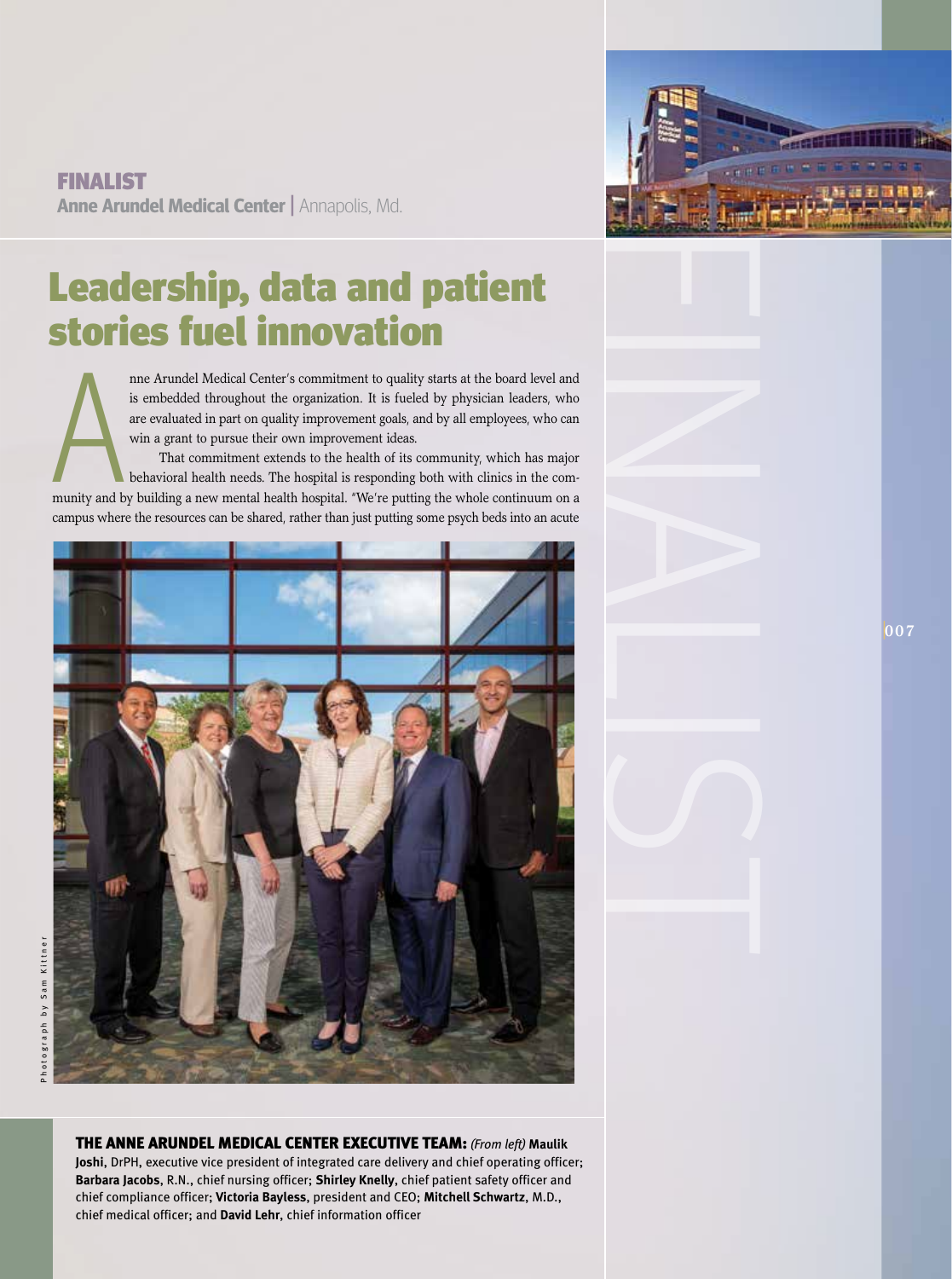care hospital," explains President and CEO Victoria Bayless.

Analytics underly the hospital's performance improvement projects. The analytics team doesn't just provide a "canned dashboard" of metrics, says Chief Information Officer David Lehr. "We listened to what medical directors said they needed to do" and built analytics tools to support that.

Reducing opioid use across the system was a high priority in the past year, explains Chief Medical Officer Mitchell Schwartz, M.D. "Analytics was able to give us actionable data to help physicians and other clinicians understand the patterns of use," he says. The project resulted in a 59 percent reduction in overall opioid use at AAMC.

The hospital also developed brief care alerts that could quickly identify a patient who has particularly challenging clinical or social circumstances. "We described this as a medic-alert bracelet, but it's electronically broadcast so any clinician who met with the patient wouldn't have to start from scratch," explains Schwartz. The alert also includes a physician contact name and phone number. The alerts, based on software written by AAMC, are now shared with every hospital in Maryland.

Improvement projects don't just rely on data however. AAMC also uses storytelling to fill out what the numbers say. "We frequently have a patient or family advisor on an initiative and their stories can be powerful," says Chief Nursing Officer Barbara Jacobs, R.N. "But if there isn't an adviser present, we don't hesitate to tell patient stories" to humanize the work, she says.

"We really totally embrace patients and families in our work so we have a robust patientfamily advisory platform," explains Maulik Joshi, chief operating officer and executive vice president of integrated care delivery. There are more than 100 such advisors involved in committees and projects, and two serve on the hospital board's quality and patient safety committee. Patient advisers also sit in on root cause analysis meetings.

AAMC empowers its employees to identify areas of improvement in care delivery by encouraging innovative thinking and problem-solving and through incentives. One way this is done is through the hospital's "bedside scientist" program, which offers \$2,000 grants toward employee improvement projects. These projects and other performance improvement and research projects are celebrated each year at AAMC's annual Quality Improvement Showcase.

AAMC has many initiatives aimed at promoting wellbeing and accessibility in the community, including screening and prevention services and work designed to promote inclusion and diversity. The hospital collects and uses data from across its service area to improve access by establishing clinics in underserved areas.

For instance, the hospital identified a hot spot where a substantial number of 911 medical calls were coming from. It turned out to be a low-income housing complex located in a "health care desert" with little access to care. Partnering with the housing authority and using state health enterprise zone funds, AAMC placed a clinic in the building so residents could always easily get care. "We have operated this at a financial loss, but the broader investment and ultimate outcomes were well worth it," said Bayless. **•**

We really totally embrace patients and families in our work so we have a robust patient-family advisory platform. 99 **66**<br>tot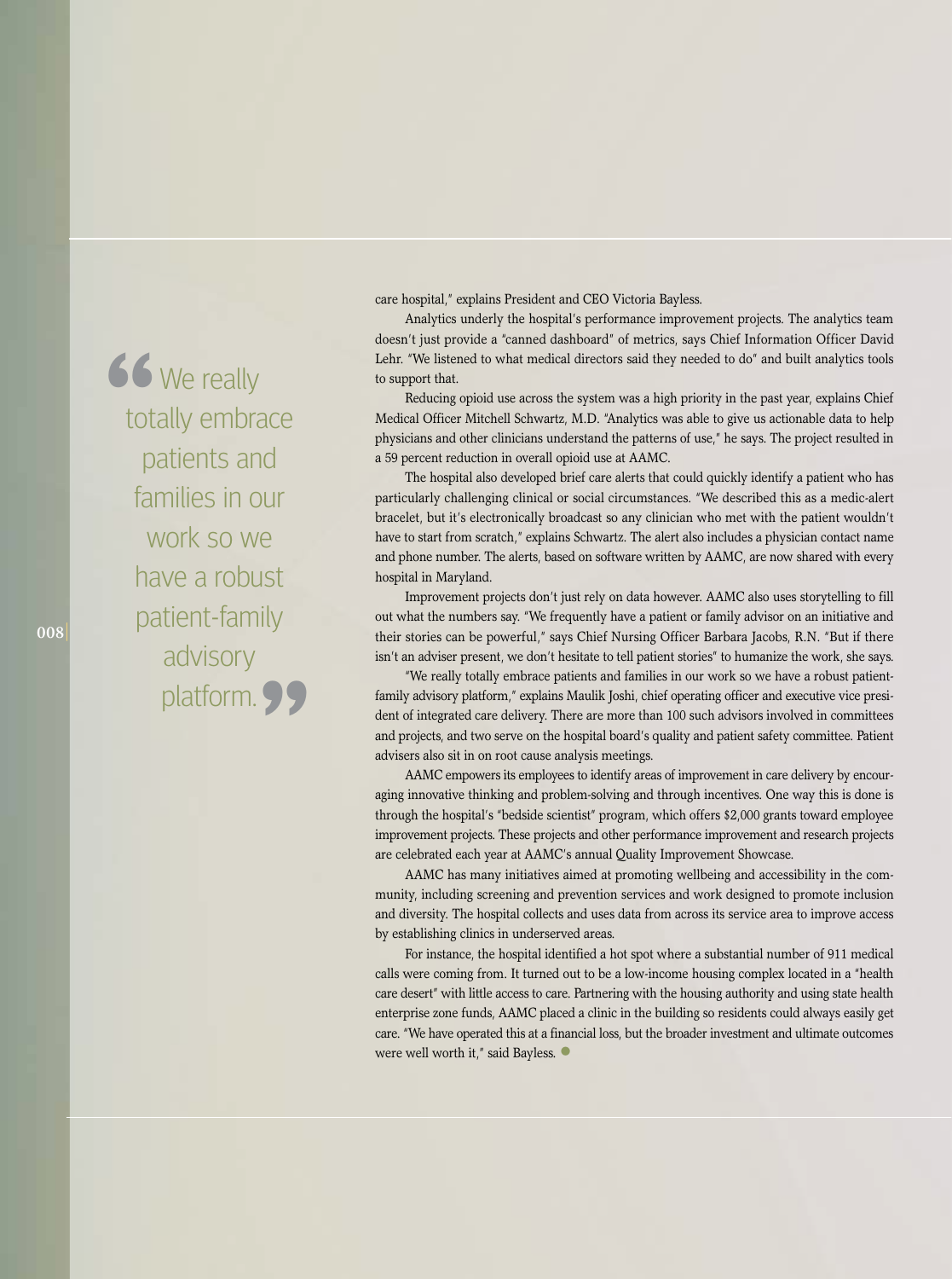FINALIST **Aurora Health** | Milwaukee



## Community health is "Better Together"

few years ago Aurora Health Care's leadership was looking for a way to summarize the organization's mission in language that every staff member could remember and relate to. It settled on "we help people live well."

Few years ago Aurora Health Care's leadership was looking for a way to summarize the organization's mission in language that every staff member could remember and relate to. It settled on "we help people live well."<br>"We we "We were looking for a clear purpose: Why are we here? Why does this organization exist?" explains President and CEO Nick Turkal, M.D. "Our purpose statement is all about meeting people where they are. If you go around to all 30,000 people

The mission is central to Aurora's diversity and inclusion efforts. Executives participated in extensive educational sessions on the issue. "We value difference and we want to use that to make



THE AURORA HEALTH EXECUTIVE TEAM: (From left) **C. Patrick D. Falvey,** Ph.D., executive vice president; **Dennis Potts,** executive vice president; **Nick Turkal**, M.D., president and CEO; **Mary Beth Kingston**, R.N., chief nursing officer; **Cristy Garcia-Thomas**, chief external affairs officer; and **Jeff Bahr**, M.D., chief Aurora Medical Group officer

| **009**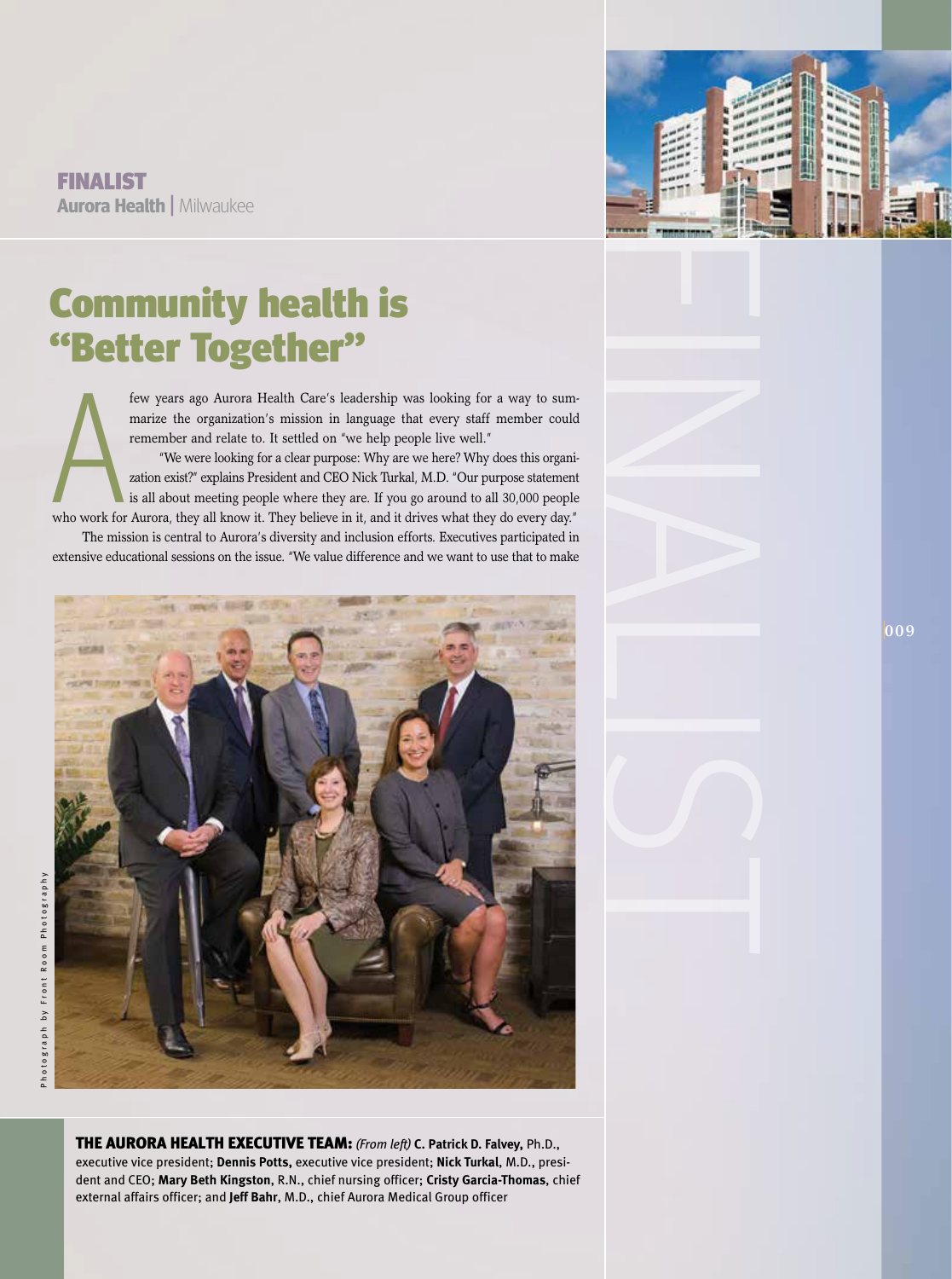**Each** employee is known as a caregiver. They are encourged to "bring your whole self to work." **99 66**<br>
en

us better," explains Cristy Garcia-Thomas, chief external affairs officer. "The education component is fundamental. It allowed our top leaders to also understand their own personal journeys along with the business case for the organization to make diversity and inclusion a priority."

Each employee is known as a caregiver, no matter the job title. They are encouraged to "bring your whole self to work," so that they can not only provide a welcoming environment for patients and families, but also feel safe themselves to share their ideas.

Aurora makes continuous quality improvement a major priority and pushes itself to get better on a regular basis. "We up the ante every year," says Turkal. "We seek input from clinicians from around the organization, so it's not something being done to our providers but by them."

Sharing data and information is a priority, and Aurora has a unique and transparent process for sharing information cultivated from its research and laboratory work. The analytics support quality improvement projects, such as one that identified a gap in length of stay between male and female patients, and developed strategies to remedy it.

Turkal, a family physician, continues to take time from his administrative schedule to see patients, something that informs the organization's long-term partnership with patients and families. "I hope my role as a family doctor lets me have a holistic view of what patients and families need," he says.

Aurora sees itself as having a major role in keeping its communities healthy. The system carried out community health needs assessments several years before they were required. It has created community steering councils in six markets and more are planned. As part of the outreach, the system learned that a major barrier to quality of life was behavioral health problems, so it began integrating behavioral health care into primary care and emergency departments in 2014. "We want to give patients easier access to behavioral health services," Turkal says.

The system has made domestic violence and sexual assault an area of particular focus. In one of its emergency departments, Aurora built a full continuum of care that offers a safe and peaceful environment for survivors. "It gets them out of the normal ED structure, and we have advocates who also meet with them through their whole journey of recovery," Garcia-Thomas says. The hospital also provides a health center that offers free counseling to survivors.

Aurora maintains a wide variety of community partnerships including youth organizations, the LGBTQ community, and law enforcement, and invested \$15 million in program funding for those partners through its Better Together Fund. Leaders from Aurora find places on the boards of community organizations to strengthen connections with the health system. "We can't provide everything the community needs or be the public health department, but we can be sure we're helping the community get to a better place," Turkal says.

In April 2018, Aurora Health Care and Advocate Health Care merged to form Advocate Aurora Health, a nonprofit serving nearly 3 million patients in Wisconsin and Illinois. Advocate Aurora Health is committed to leading change, reimagining and redefining the possibilities of health. **•**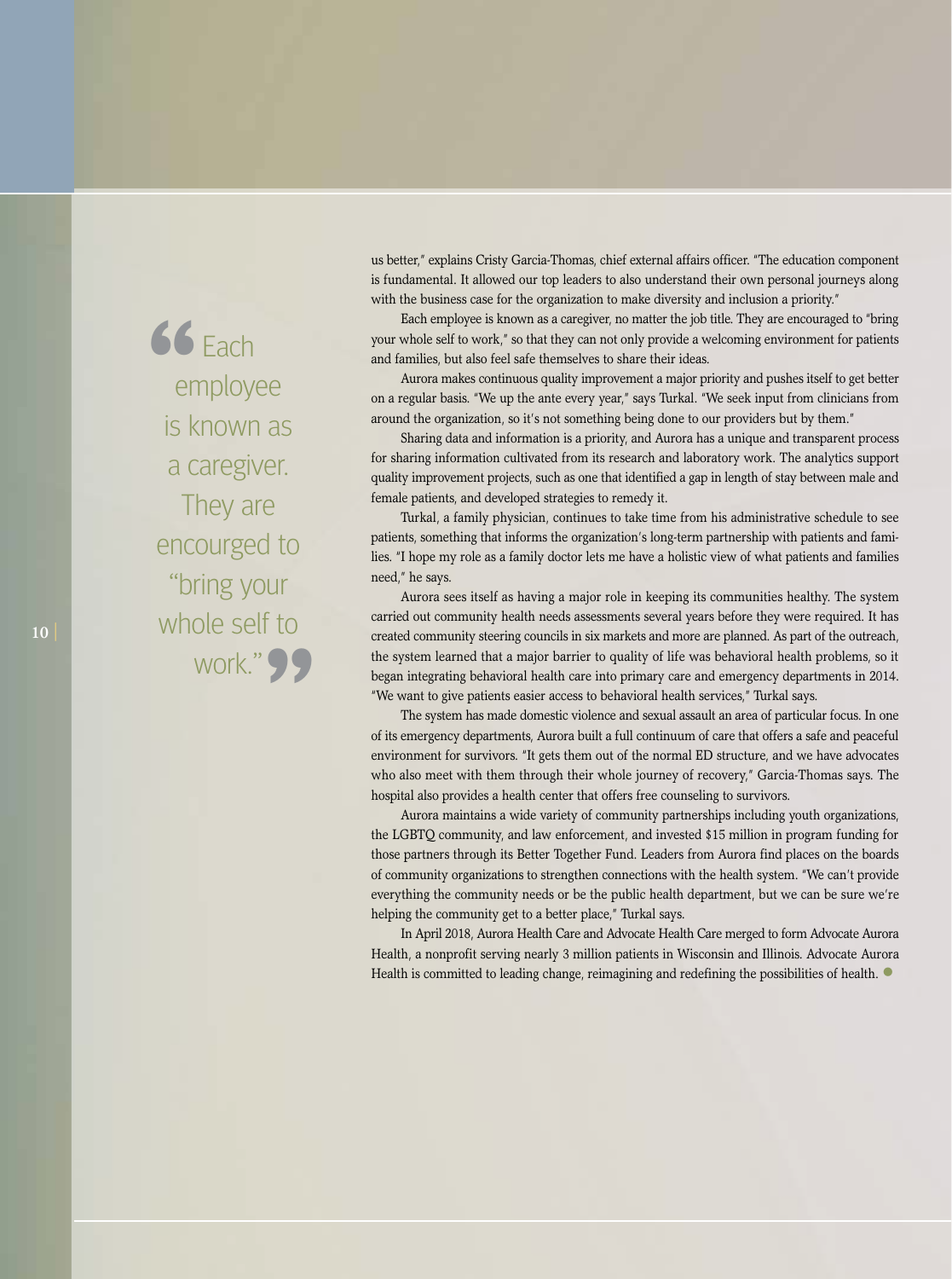

CITATION OF MERIT **Atrium Health** | Charlotte, N.C.

## **Analytics and community health power success**

 $\sum_{\text{Artium}}$ trium Health's mission is to improve health, elevate hope and advance healing — for all. "The 'for all' part is really taken seriously here," explains James Hunter, M.D., system chief medical officer. "It's deep in our culture to do things focused on the patient and family, reducing their burden physically, psychologically, and economically."

Atrium Health (formerly known as Carolinas HealthCare System) uses sophisticated analytics to identify and better serve populations that cannot access adequate health services. The organization uses telehealth extensively to reach nearly 14,000 people each day.

The quality work is organized through 25 cross-continuum Quality and Safety Operation Councils, composed of physicians and frontline and quality staff who identify care gaps, develop solutions and spread best practices. They have reduced cesarean section delivery rates for first-time mothers and improved pneumococcal vaccination rates for home health patients.

Physicians are engaged with the quality work in part because they are given both the authority to make changes and the accountability to show they are valuable changes, explains Hunter. "That's what physicians want; they're happy to participate and they appreciate that they are given some free rein," he says.

Patients and family advisors serve on internal advisory councils, and the system maintains extensive community partnerships working on more than 400 community-based initiatives. Participants in these quality and community health initiatives get extensive recognition throughout the year and share what they've accomplished on an annual sharing day that draws 800 people.

Atrium Health uses quality metrics to support process improvements to boost quality and decrease costs. Tracking metrics is helpful over the long term helps to document progress on initiatives such as the five quality and safety goals that have been shared systemwide for the past 11 years, says Pam Beckwith, system vice president for quality. "When you can look back and see how many lives have been saved on a mortality goal, how many gaps closed, it's easy to see and it's gratifying." **•**



#### CITATION OF MERIT

**Park Nicollet Methodist Hospital** | St. Louis Park, Minn.

## **Taking a hands-on approach to quality**

CEO regul ark Nicollet Methodist Hospital is on a journey to become a high-reliability organization and is bringing everyone along for the ride — patients, families, leaders, staff, physicians, and the community. Patients and families sit in on internal committees and their ideas have resulted in specific improvements. Meanwhile, the

CEO regularly attends quality improvement meetings, and senior hospital leaders make visits to 250 departments to host hour-long interactive discussions.

Quality improvement is embedded in the organization's culture, and ideas are welcome from front-line staff. "We've learned that the people who do the work are the best people to improve the work," says Park Nicollet Methodist Hospital President Roxanna Gapstur.

Opening up access to care for people with unmet needs is a priority. The hospital set up medical clinics at four area high schools, and hospital clinicians provide telemental health to local schools. It sends its Mammo a-go-go mobile mammography truck to churches and community centers to provide 2,000 imaging exams each year. Bereavement counseling and support is extended to children who lose a parent or sibling beyond the first year of loss and through their sophomore year of college.

Park Nicollet Methodist Hospital is part of the HealthPartners integrated system, which is one of nine organizations participating in an Institute for Healthcare Improvement initiative to improve health equity and reduce disparities in care. Hospital staff are trained on unconscious bias and participate in a variety of efforts to reach diverse populations.

These initiatives to maximize quality and solve community health problems are fed by a commitment by both HealthPartners and Park Nicollet Methodist Hospital to follow the Triple Aim. "We're a very high-quality organization and have a strong focus on providing the best clinical care with the fewest complications, and on making health care more affordable by making it high quality," says Gapstur. "That is our North Star." **•**